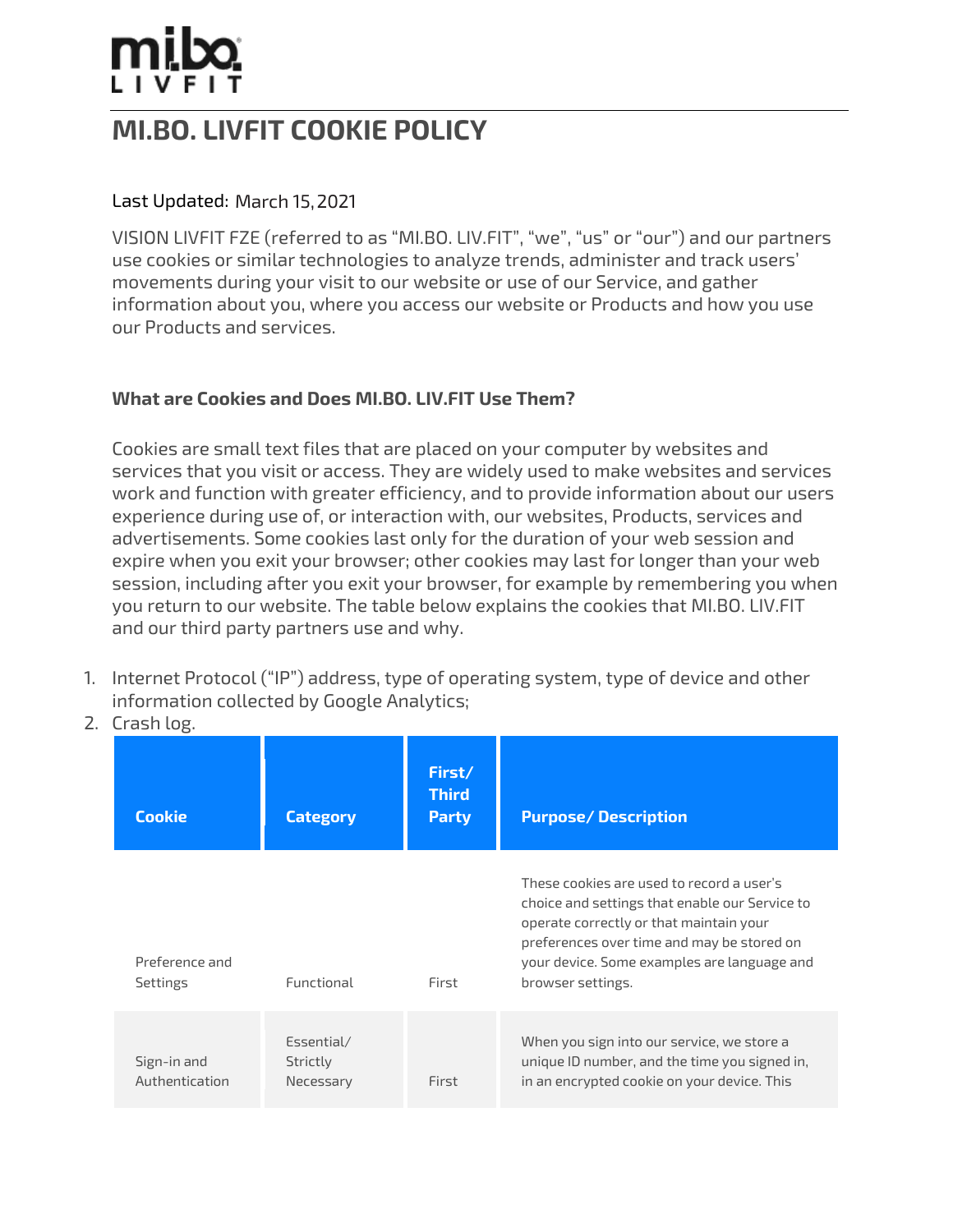|                     |                            |                | cookie allows you to move from page to page<br>within the website without having to sign in<br>again on each page. in each time you return to<br>the site. |
|---------------------|----------------------------|----------------|------------------------------------------------------------------------------------------------------------------------------------------------------------|
| Google<br>Analytics | Analytical/<br>Performance | Third<br>Party | Web traffic tracking. We use the information<br>to compile reports and to help us improve our<br>Service.                                                  |
| Security<br>Cookies | Functional                 | First          | These cookies are used within the Services to<br>allow our security mechanics work.                                                                        |

# Types of Cookies and Purpose

### Essential/ Strictly Necessary Cookies

These are cookies that are required to provide you with features or services that you have requested. For example, Cookies that enable you to log into secure areas of our site. Disabling these Cookies will encumber the Services' performance and may make certain features and services unavailable.

#### Functionality Cookies

These Cookies are used to recognize you when you return to our Services. This enables us to personalize our content for you, greet you by name, and remember your preferences.

#### Analytical/Performance Cookies

These Cookies allow us to understand how visitors use our site. This includes information about the number of visitors to the site, what pages visitors view on our site and how long visitors are viewing pages on the site. Analytical Cookies also help us measure the performance of our advertising campaigns in order to help us improve our advertising campaigns and to optimize our Services' content for those who engage with our advertising.

#### Third Party Cookies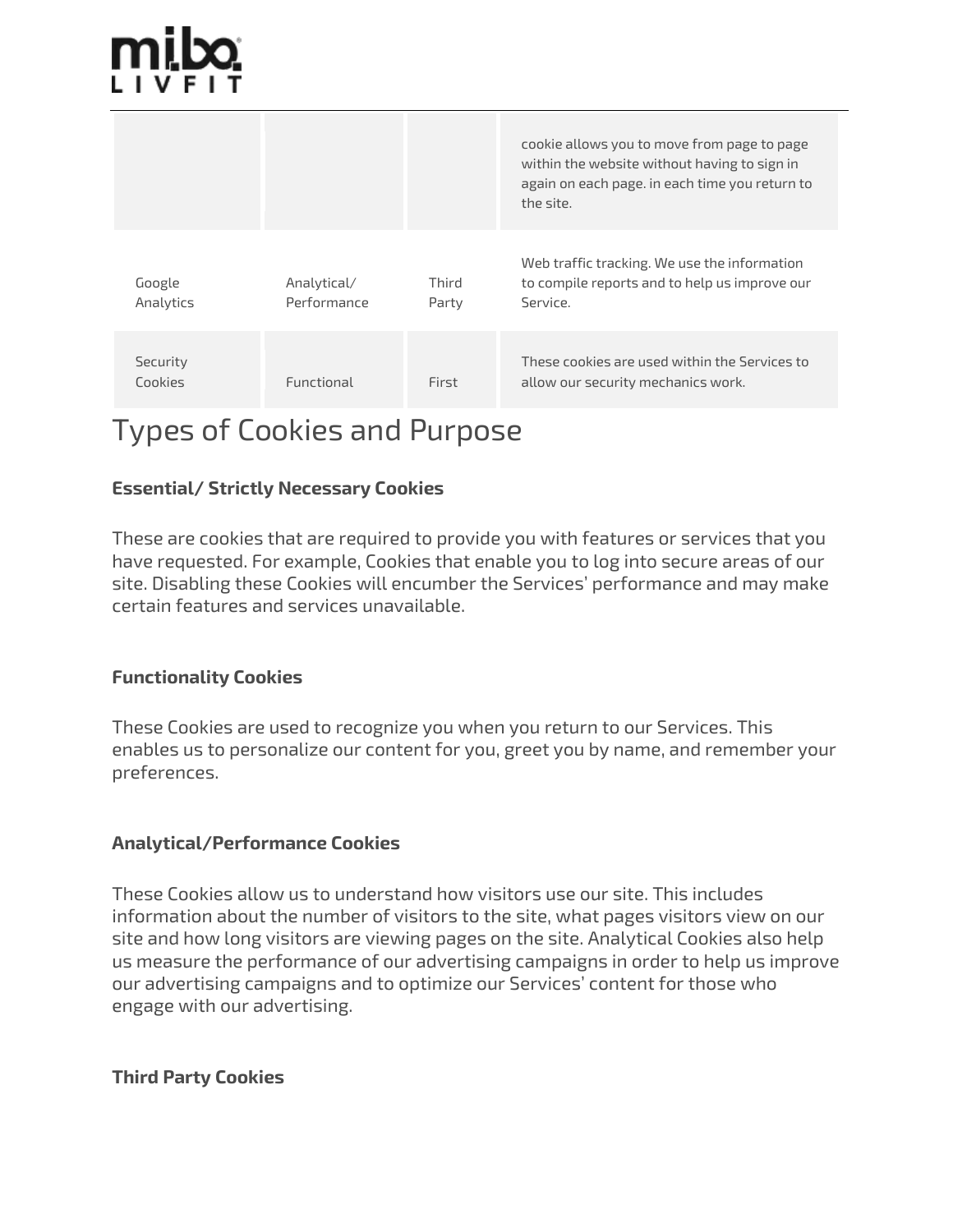# mibo

These are Cookies placed by a third party on your device and may provide information to those third parties about browsing habits (including your visits to our Services, the pages you have visited and the links and advertisements you have clicked) that may help identify if certain services that such third parties provide are being used, identify your interests, retarget you and serve advertisements that are relevant to you. We do not have control or access to such third-party Cookies.

## Session Cookies and Persistent Cookies

The types of Cookies described above may be "session Cookies" which are temporary Cookies that are only stored on your device while you are visiting our site or "persistent Cookies" which are Cookies that are stored on your device for a period of time after you leave our site. The length of time a persistent Cookie stays on your device varies from Cookie to Cookie. We use persistent Cookies to store your preferences so that they are available for the next visit, and to keep a more accurate account of how often you visit our Services, how often you return, how your use of the Services may vary over time, and measure the effectiveness of advertising efforts. Through these Cookies, we may collect information about your online activity after you leave our Services. Just like any other usage information we collect; this information allows us to improve the Services and customize your online experience. Your browser may offer you a "Do Not Track" option, which allows you to signal to operators of websites and web applications and services (including behavioral advertising services) that you do not wish such operators to track certain of your online activities over time and across different websites. Our Services do not support DO Not Track requests at this time, which means that we collect information about your online activity both while you are using the Services and after you leave the Services. Do Not Track signals are set on a browser-by-browser basis, so you must set them on every browser you use if you do not wish to be tracked.

### How to Control Cookies

Most web browsers automatically accept cookies but provide controls that allow you to block or delete them. For example, in most modern browsers, you can block or delete cookies by clicking Settings > Privacy > Cookies. Instructions for blocking or deleting cookies in other browsers may be available in each browser's privacy or help documentation. To find out more about cookies, including how to see what cookies have been set and how to manage and delete them, visit www.aboutcookies.org. Certain features of our Service depend on cookies. Please be aware that if you choose to block cookies, you may not be able to sign in or use those features, and preferences that are dependent on cookies may be lost. If you choose to delete cookies, settings and preferences controlled by those cookies, including advertising preferences, will be deleted and may need to be recreated.